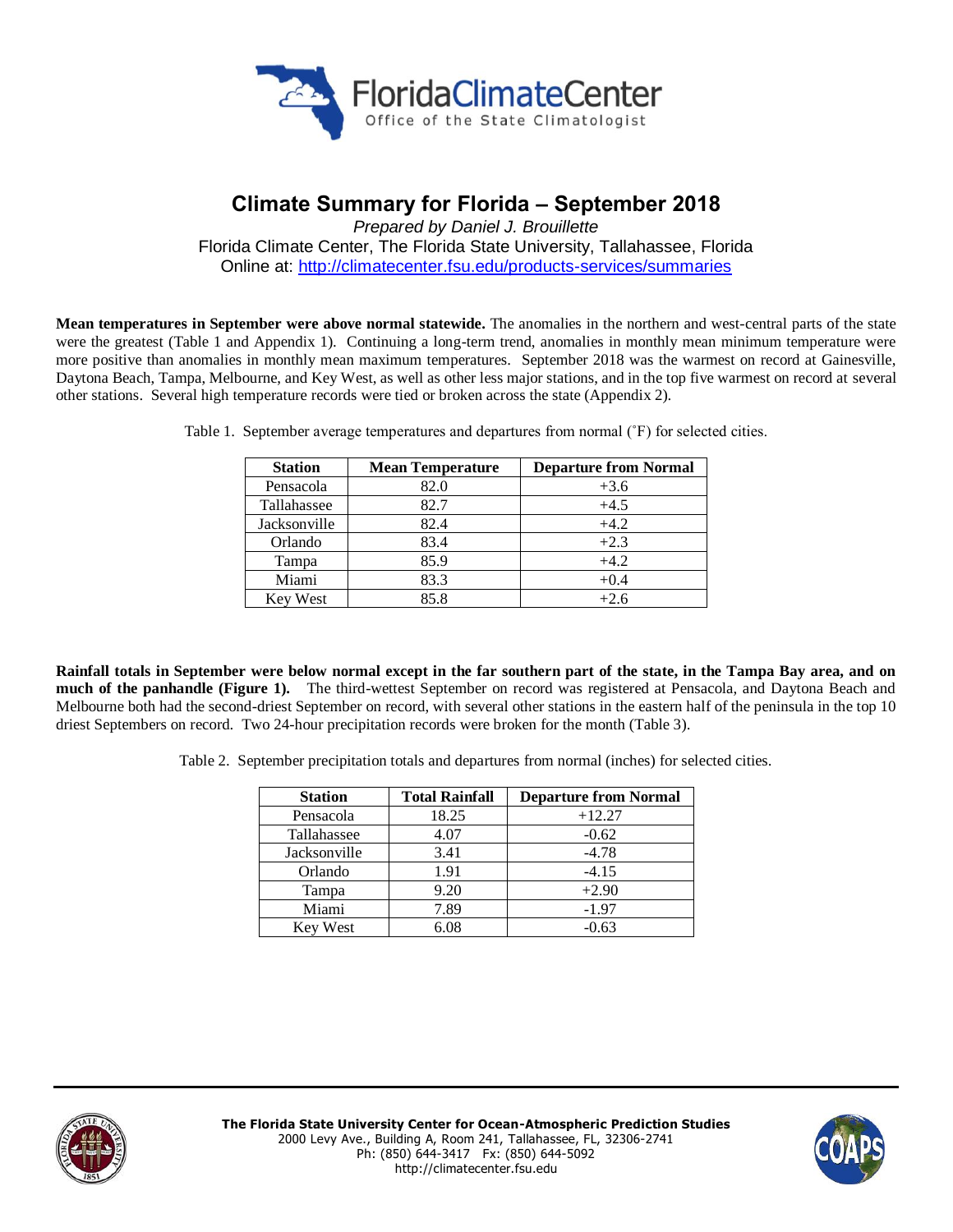Table 3. Select daily rainfall records (inches) broken during September. (Compiled from NOAA, NWS)

| Date | Location  | <b>Record</b> | Last         |
|------|-----------|---------------|--------------|
| ب    | Pensacola | 5.98          | 1.77 in 1920 |
| 14   | Kev West  | 2.59          | 1.83 in 1997 |

Figure 1. A graphical depiction of the monthly rainfall departure from normal (inches) for September is given in the figure below (courtesy of NOAA, NWS).



#### **ENSO-neutral conditions are present in the Pacific, with El Niño favored to develop.**

Based on current data and forecast models, forecasters with the Climate Prediction Center (CPC) continue with an El Niño Watch. ENSO-neutral conditions currently are present, with sea-surface temperatures (SST) near to above average across the equatorial Pacific Ocean. The chance of El Niño development during the climatological boreal autumn (from now through the end of November) is rated at 50-55% (a decrease in probability from last month) and at 65-70% during the climatological boreal winter (December-January-February). The CPC seasonal outlook favors above-normal temperatures and above-normal precipitation over the northern two-thirds of the state and equal chances of above-, near-, and below-normal precipitation in the southern one-third through October 2018. For the balance of the climatological autumn as a whole (through the end of November), there is an enhanced probability of above-normal precipitation statewide, with above-normal temperatures favored in the southern half of the state and equal chances of above-, near-, and below-normal temperatures favored in the northern half.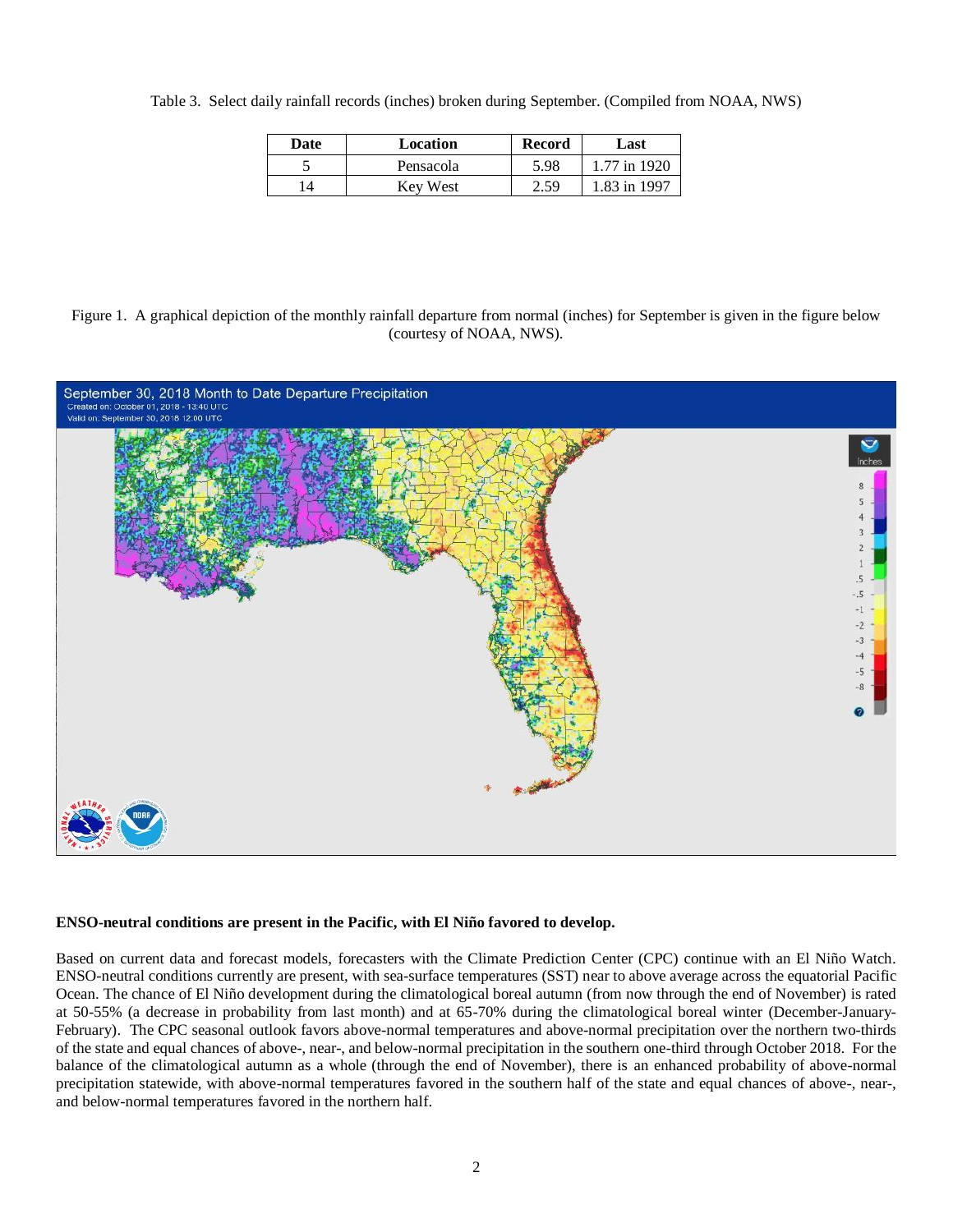# **Hazardous Weather Events in September.**

According the Local Storm Reports (LSRs) issued by the local National Weather Service (NWS) offices serving Florida, 143 instances of hazardous weather were reported across the state in September 2018.

| <b>Report Type</b>                  | <b>Number of Reports</b>    |
|-------------------------------------|-----------------------------|
| <b>Storm Damage</b>                 | 34                          |
| <b>High Winds</b>                   | 54                          |
| Dense Fog                           |                             |
| Hail                                | 8                           |
| Tornadoes/Funnel Clouds/Waterspouts | 21                          |
| Heavy Rain                          | $\mathcal{D}_{\mathcal{L}}$ |
| Fire                                |                             |
| Flooding                            | 17                          |
| Lightning                           | 3                           |
| Heat                                |                             |
| Coastal Hazards/Rip Currents        |                             |

Table 4. Breakdown of storm reports submitted in Florida during the month of September. (Compiled from Iowa State University/Iowa Environmental Mesonet.)

## **Drought-Related Impacts.**

At the end of September, according to the U.S. Drought Monitor, all of Florida was drought-free, continuing conditions that have been present since the late spring. Rainfall deficits that had accumulated on the far western panhandle were eliminated by heavy rains from Tropical Storm Dennis at the beginning of the month.

As of 1 October, the Lake Okeechobee water level was at 14.53 ft. above sea level, which is above average for this time of the year.



http://droughtmonitor.unl.edu/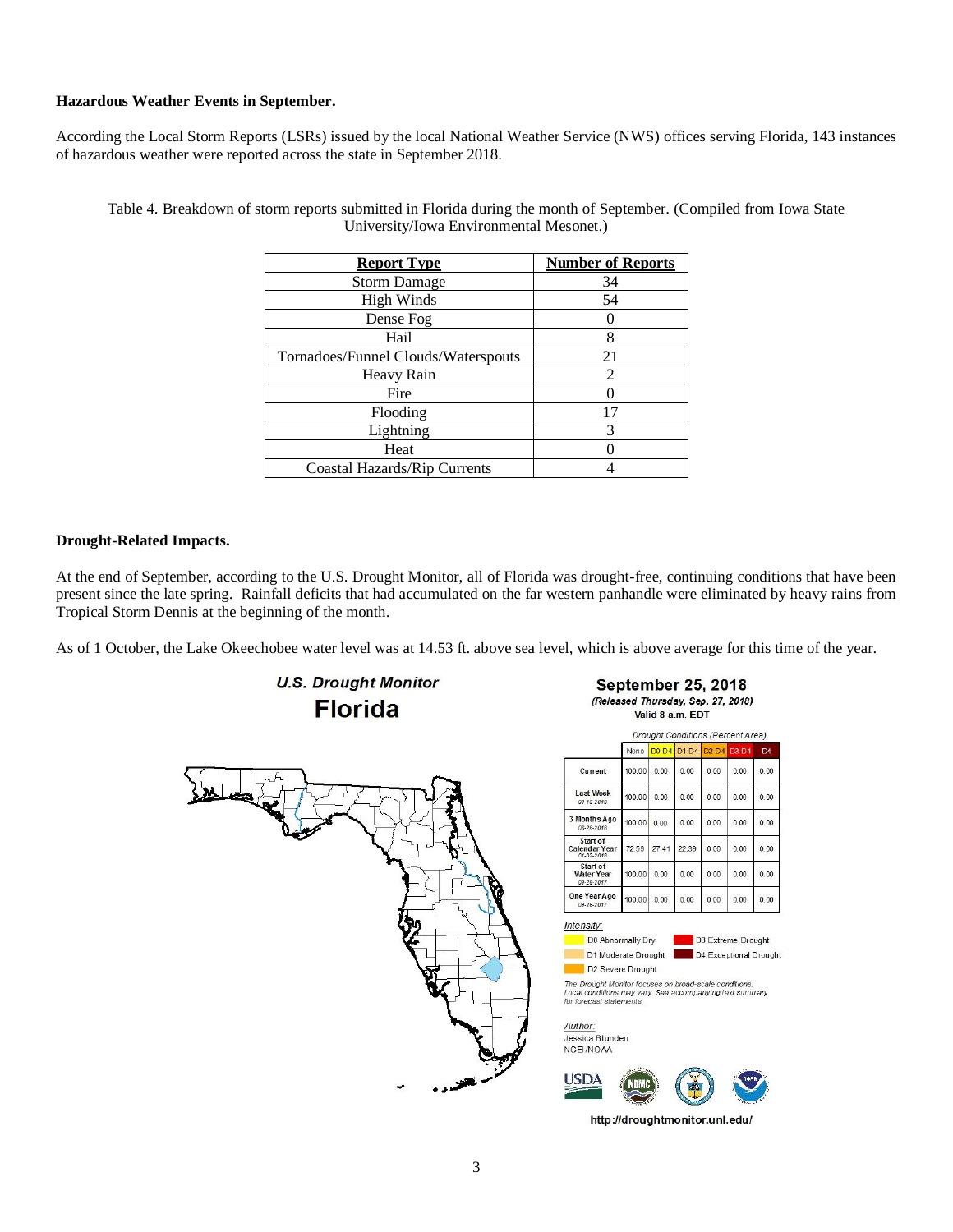### **Agriculture-Related Impacts.**

At the end of September, topsoil-moisture levels were mainly adequate, although about one-fifth of the state had very short or short topsoil-moisture levels and one-fifth had surplus moisture.

At the start of the month, Tropical Storm Gordon moved from just south of the Florida peninsula through the eastern Gulf of Mexico to a landfall point on the Mississippi coast. Heavy rainfall and strong winds were observed on the far western panhandle; agricultural impacts from this storm were fairly limited, although some cotton was reported blown down or twisted in Okaloosa County. Otherwise, the historically frequently wet conditions of summer gave way to drier conditions in most areas through the month, allowing for seasonal activities to progress with less hindrance. By month's end, the peanut and hay harvest, slowed by wet conditions early in the month, was moving fast. As well, the harvest of avocado, bitter melon, boniato, malanga, and okra were underway. The planting of beans, bitter melon, boniato, carrots, leafy greens, malanga, okra, peppers, radishes, snap beans, sweet corn, and tomatoes was in progress.

| Additional September Departures from Normal Data for Florida Locations |                      |                                       |                             |                                               |  |
|------------------------------------------------------------------------|----------------------|---------------------------------------|-----------------------------|-----------------------------------------------|--|
| <b>Station</b>                                                         | Total rainfall (in.) | <b>Departure from</b><br>Normal (in.) | Average<br>Temperature (°F) | <b>Departure from</b><br>Normal $(^{\circ}F)$ |  |
| Gainesville                                                            | 2.84                 | $-1.58$                               | 83.5                        | $+5.3$                                        |  |
| Melbourne                                                              | .63                  | -6.01                                 | 83.6                        | +3.0                                          |  |

Fort Lauderdale  $\begin{array}{|c|c|c|c|c|c|c|c|c|} \hline \end{array}$  7.88  $\begin{array}{|c|c|c|c|c|c|c|c|} \hline \end{array}$  3.3  $\begin{array}{|c|c|c|c|c|c|c|c|} \hline \end{array}$  +0.1 Fort Myers  $4.95$   $-3.36$   $83.1$   $+0.7$ 

Appendix 1 Additional September Departures from Normal Data for Florida Locations

| Appendix 2                                                                                 |
|--------------------------------------------------------------------------------------------|
| Select daily maximum and minimum temperature records (°F) tied or broken during September. |
| (Compiled from NOAA, NWS)                                                                  |

| <b>Date</b> | <b>Station</b>  | <b>Type</b> | <b>Value</b>    | <b>Broken/Tied</b> | Last       |
|-------------|-----------------|-------------|-----------------|--------------------|------------|
| 15          | Pensacola       | Max         | 97              | <b>Broken</b>      | 95 in 1991 |
| 14          | Gainesville     | Max         | 96              | Tied               | 96 in 1952 |
| 15          | Gainesville     | Max         | 97              | <b>Broken</b>      | 96 in 1972 |
| 16          | Gainesville     | High Min    | $81*$           | <b>Broken</b>      | 79 in 2004 |
| 17          | Gainesville     | High Min    | $\overline{75}$ | Tied               | 75 in 1969 |
| 5           | Orlando         | High Min    | 77              | Tied               | 77 in 1932 |
| 18          | Orlando         | High Min    | 76              | Tied               | 76 in 2016 |
| 28          | Orlando         | High Min    | $\overline{77}$ | Tied               | 77 in 1903 |
| 5           | Melbourne       | High Min    | 81              | <b>Broken</b>      | 80 in 1991 |
| 15          | Melbourne       | Max         | 96              | <b>Broken</b>      | 94 in 1938 |
| 22          | Melbourne       | High Min    | 80              | Tied               | 80 in 2009 |
| 29          | Melbourne       | High Min    | 82              | <b>Broken</b>      | 80 in 1989 |
| 30          | Melbourne       | High Min    | 81              | <b>Broken</b>      | 78 in 2007 |
| 12          | Tampa           | Max         | 95              | <b>Broken</b>      | 94 in 2008 |
| 15          | Tampa           | High Min    | 83              | <b>Broken</b>      | 80 in 2016 |
| 16          | Tampa           | High Min    | 84**            | <b>Broken</b>      | 80 in 1933 |
| 17          | Tampa           | High Min    | 82              | <b>Broken</b>      | 80 in 1996 |
| 20          | Tampa           | Max         | 96              | <b>Broken</b>      | 94 in 2017 |
| 24          | Tampa           | Max         | 95              | <b>Broken</b>      | 94 in 1930 |
| 26          | Tampa           | Max         | 95              | <b>Broken</b>      | 94 in 1986 |
| 29          | Tampa           | Max         | 97              | <b>Broken</b>      | 93 in 2002 |
| 30          | Tampa           | Max         | 97***           | <b>Broken</b>      | 93 in 2005 |
| 3           | Miami           | High Min    | 81              | Tied               | 81 in 1945 |
| 17          | Miami           | High Min    | 81              | Tied               | 81 in 1988 |
| 27          | Miami           | High Min    | 82              | <b>Broken</b>      | 81 in 1989 |
| 25          | Fort Lauderdale | High Min    | 81              | <b>Broken</b>      | 80 in 2017 |
| 26          | Fort Lauderdale | High Min    | 82              | Tied               | 82 in 1998 |